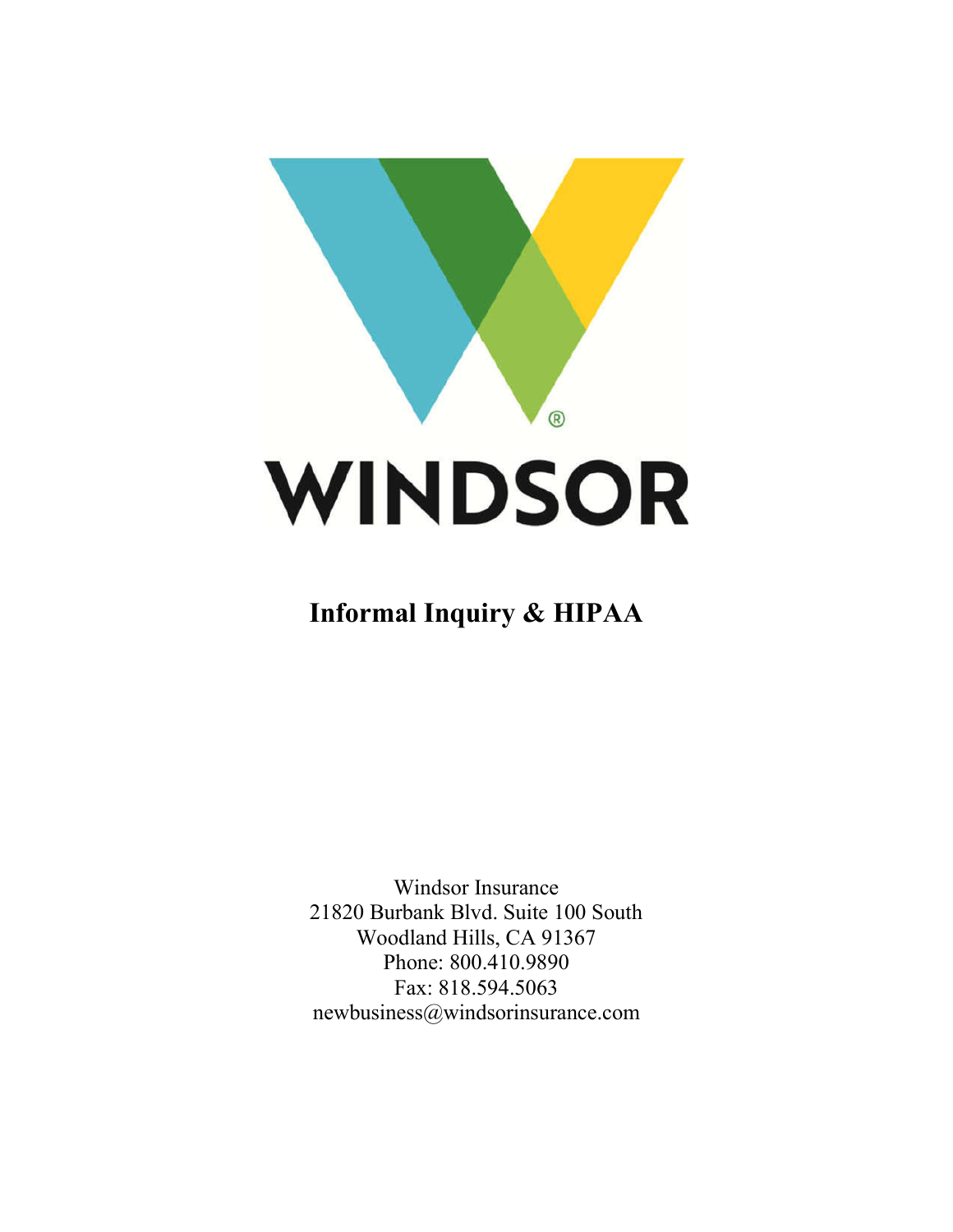## **Informal Inquiry**

|                                                                                                                                                                                                                                | Date: $\_\_$                     |  |  |  |
|--------------------------------------------------------------------------------------------------------------------------------------------------------------------------------------------------------------------------------|----------------------------------|--|--|--|
| <b>CLIENT: PERSONAL INFORMATION</b>                                                                                                                                                                                            |                                  |  |  |  |
| Name                                                                                                                                                                                                                           | Sex: Male____Female _____        |  |  |  |
| Marital Status: Single _____ Married _____ Divorced _____ Domestic Partner ____                                                                                                                                                |                                  |  |  |  |
|                                                                                                                                                                                                                                |                                  |  |  |  |
|                                                                                                                                                                                                                                | U.S. Citizen: Yes _______ No____ |  |  |  |
|                                                                                                                                                                                                                                |                                  |  |  |  |
|                                                                                                                                                                                                                                |                                  |  |  |  |
|                                                                                                                                                                                                                                |                                  |  |  |  |
| Email Land and the second state of the second state of the second state of the second state of the second state of the second state of the second state of the second state of the second state of the second state of the sec |                                  |  |  |  |
|                                                                                                                                                                                                                                |                                  |  |  |  |
|                                                                                                                                                                                                                                |                                  |  |  |  |
| <b>CLIENT: PERSONAL FINANCIAL INFORMATION</b>                                                                                                                                                                                  |                                  |  |  |  |
| Income Earned: Income Unearned: Net Worth: Net Worth:                                                                                                                                                                          |                                  |  |  |  |
| <b>AGENT/ADVISOR INFORMATION</b>                                                                                                                                                                                               |                                  |  |  |  |
| Agent/Advisor Name                                                                                                                                                                                                             |                                  |  |  |  |
|                                                                                                                                                                                                                                |                                  |  |  |  |
|                                                                                                                                                                                                                                |                                  |  |  |  |
|                                                                                                                                                                                                                                |                                  |  |  |  |
|                                                                                                                                                                                                                                |                                  |  |  |  |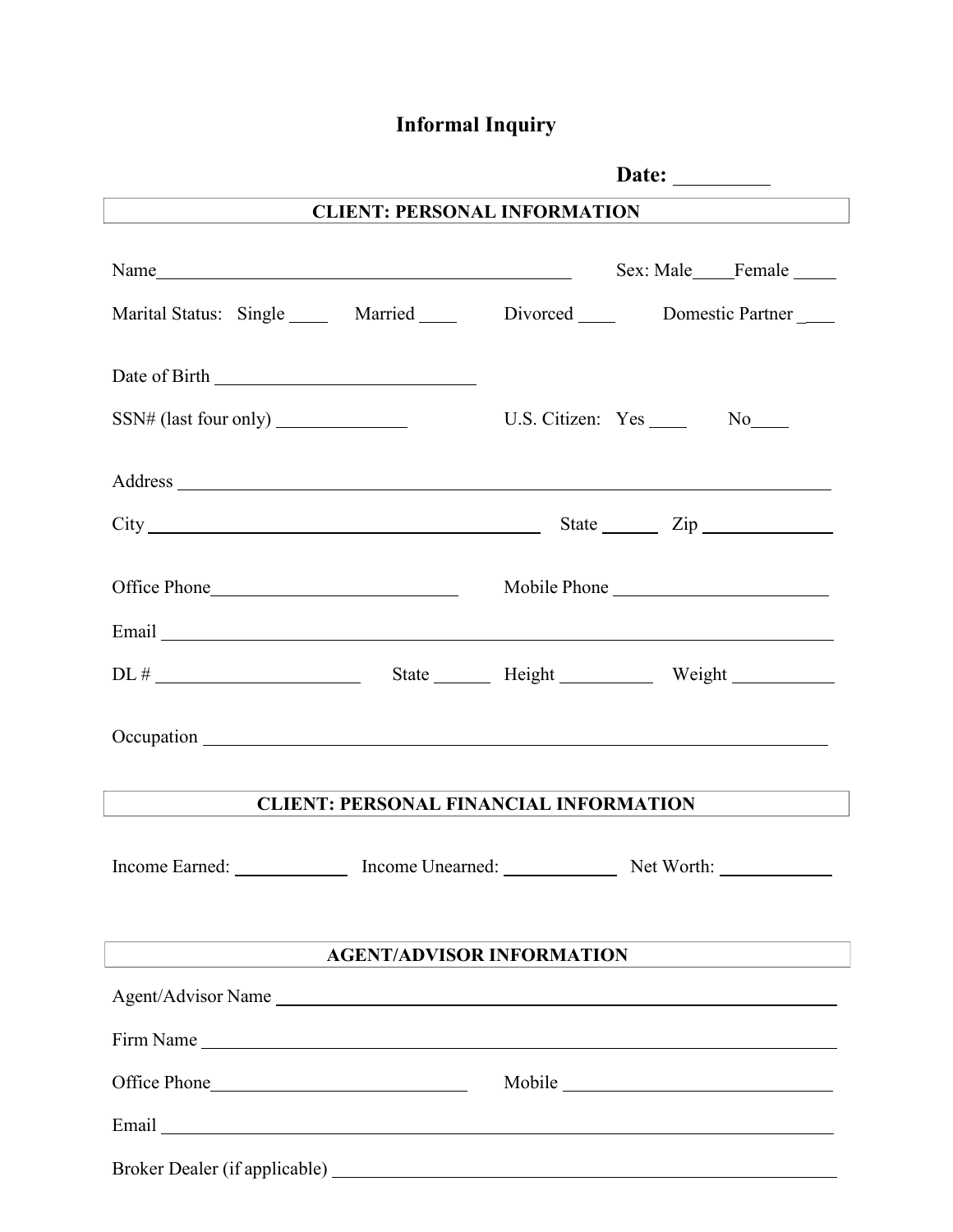## **Life Insurance Questionnaire**

| Type of insurance you are requesting?                                                                                                                                                                                          |
|--------------------------------------------------------------------------------------------------------------------------------------------------------------------------------------------------------------------------------|
| Universal Life _____ Whole Life ______ Variable _____ Survivorship ___(UL___VUL___)                                                                                                                                            |
| Term: Guaranteed Level premium: $10$ 15 20 30 30                                                                                                                                                                               |
|                                                                                                                                                                                                                                |
|                                                                                                                                                                                                                                |
|                                                                                                                                                                                                                                |
| Are you replacing any insurance? Yes _____ No _____ Face amount replaced ______________                                                                                                                                        |
| Carrier(s) being replaced example and the contract of the contract of the contract of the contract of the contract of the contract of the contract of the contract of the contract of the contract of the contract of the cont |
| Do you currently use:<br>Cigarettes: Yes _____ No _____ If no, and less than 3 years, date last smoked _____________________                                                                                                   |
|                                                                                                                                                                                                                                |
| Other: Yes No If yes, provide details                                                                                                                                                                                          |
| Have you used THC/CBD in any form within the last 5 yrs? If yes, provide method, frequency, date of last use                                                                                                                   |
| Do you have plans to travel or reside outside the US? Yes _____ No _____ If yes, provide dates/details                                                                                                                         |
| Have you piloted/flown an aircraft in the past two years? $Yes \_\_$ No $\_\_$<br>If yes, hours flown:                                                                                                                         |
| in total: _____________ in past 12 months ____________ expected to fly next year                                                                                                                                               |
|                                                                                                                                                                                                                                |
| In the past 5 years have you: been in a motor vehicle accident, been charged with a moving violation, DUI or<br>had your license revoked? Yes ______ No ______ If yes, provide dates and details                               |
| Have you ever engaged or plan on engaging in: mountain climbing, racing (auto/boat), underwater diving or any<br>hazardous sport or hobby? Yes _____ No _____ If yes, provide dates and details                                |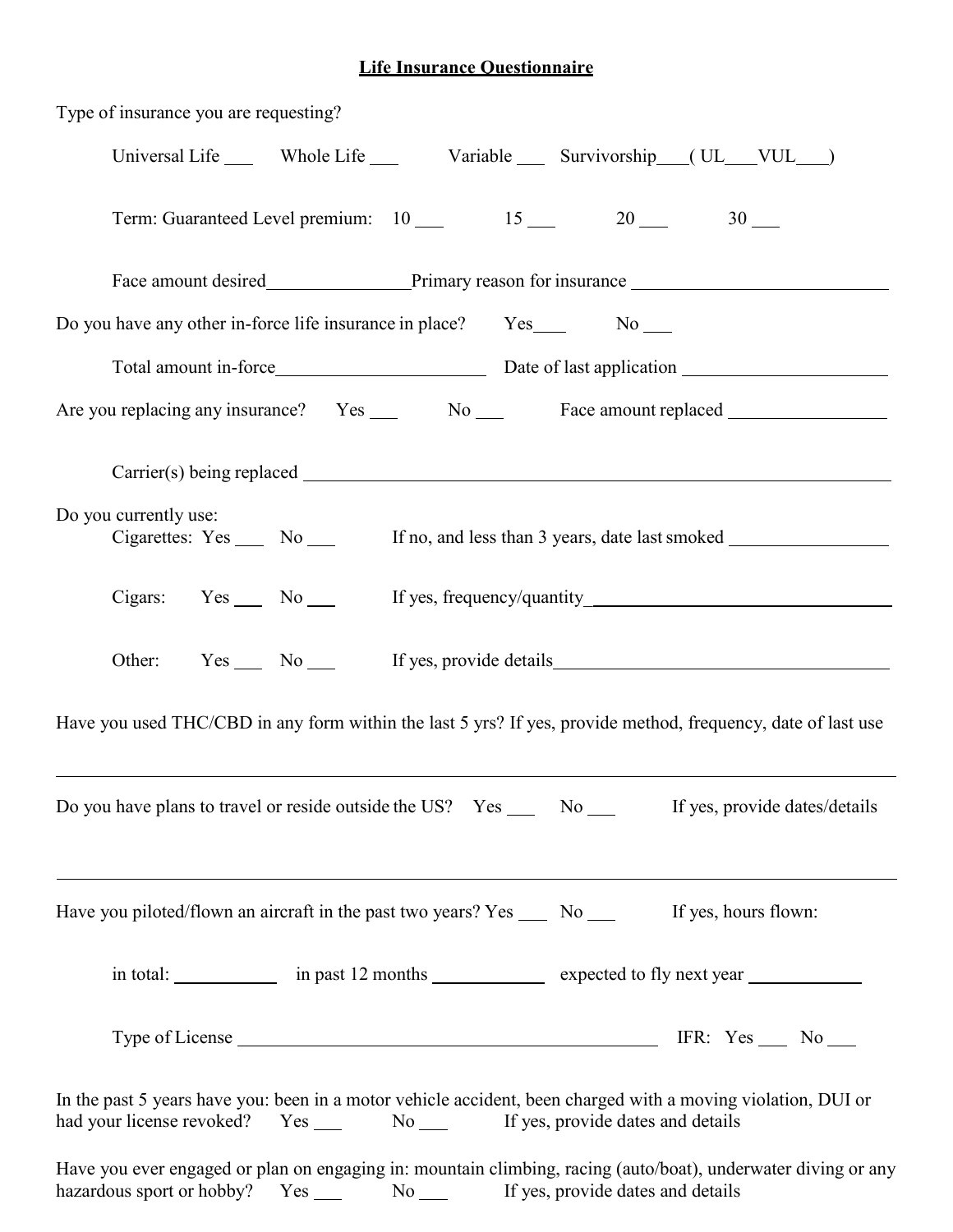## **MEDICAL HISTORY**

|                                                                                                                                              |                                                                                                                                                                                                                                | Phone has a manufactured by the set of the set of the set of the set of the set of the set of the set of the set of the set of the set of the set of the set of the set of the set of the set of the set of the set of the set |  |  |
|----------------------------------------------------------------------------------------------------------------------------------------------|--------------------------------------------------------------------------------------------------------------------------------------------------------------------------------------------------------------------------------|--------------------------------------------------------------------------------------------------------------------------------------------------------------------------------------------------------------------------------|--|--|
|                                                                                                                                              |                                                                                                                                                                                                                                | Reason for visit                                                                                                                                                                                                               |  |  |
|                                                                                                                                              | List all other medical specialists that you have seen in the last 5 years.<br>Include: Name & Specialty / Address / Phone / Date of visit / Reason for visit                                                                   |                                                                                                                                                                                                                                |  |  |
|                                                                                                                                              |                                                                                                                                                                                                                                |                                                                                                                                                                                                                                |  |  |
|                                                                                                                                              |                                                                                                                                                                                                                                |                                                                                                                                                                                                                                |  |  |
|                                                                                                                                              |                                                                                                                                                                                                                                |                                                                                                                                                                                                                                |  |  |
|                                                                                                                                              |                                                                                                                                                                                                                                |                                                                                                                                                                                                                                |  |  |
|                                                                                                                                              | Have you ever been diagnosed with or treated for any of the following? If yes, provide the number and details.                                                                                                                 |                                                                                                                                                                                                                                |  |  |
| 1. Heart Attack<br>2. Heart Surgery<br>3. Heart Disease<br>4. Chest pain-cardiovascular disease<br>5. High blood pressure<br>6. Heart murmur | 7. Stroke/TIA<br>8. Cancer<br>9. Diabetes (not during pregnancy)<br>10. Lupus<br>11. Ulcerative colitis/Crohn's<br>12. Lung/breathing disorder                                                                                 | 13. Kidney disorder<br>14. Hepatitis/liver disorder<br>15. Nervous system disorder<br>16. Brain/spinal cord disorder<br>17. Depression<br>18. Alzheimer's or dementia                                                          |  |  |
|                                                                                                                                              | Other that the contract of the contract of the contract of the contract of the contract of the contract of the contract of the contract of the contract of the contract of the contract of the contract of the contract of the |                                                                                                                                                                                                                                |  |  |
| Details<br>Number                                                                                                                            |                                                                                                                                                                                                                                |                                                                                                                                                                                                                                |  |  |
|                                                                                                                                              |                                                                                                                                                                                                                                |                                                                                                                                                                                                                                |  |  |
|                                                                                                                                              |                                                                                                                                                                                                                                |                                                                                                                                                                                                                                |  |  |
|                                                                                                                                              |                                                                                                                                                                                                                                |                                                                                                                                                                                                                                |  |  |
|                                                                                                                                              |                                                                                                                                                                                                                                |                                                                                                                                                                                                                                |  |  |

Do your mother, father or sibling(s) have a history of cancer and/or heart disease? If yes, please indicate type of history, date of onset, current age or age at death if deceased.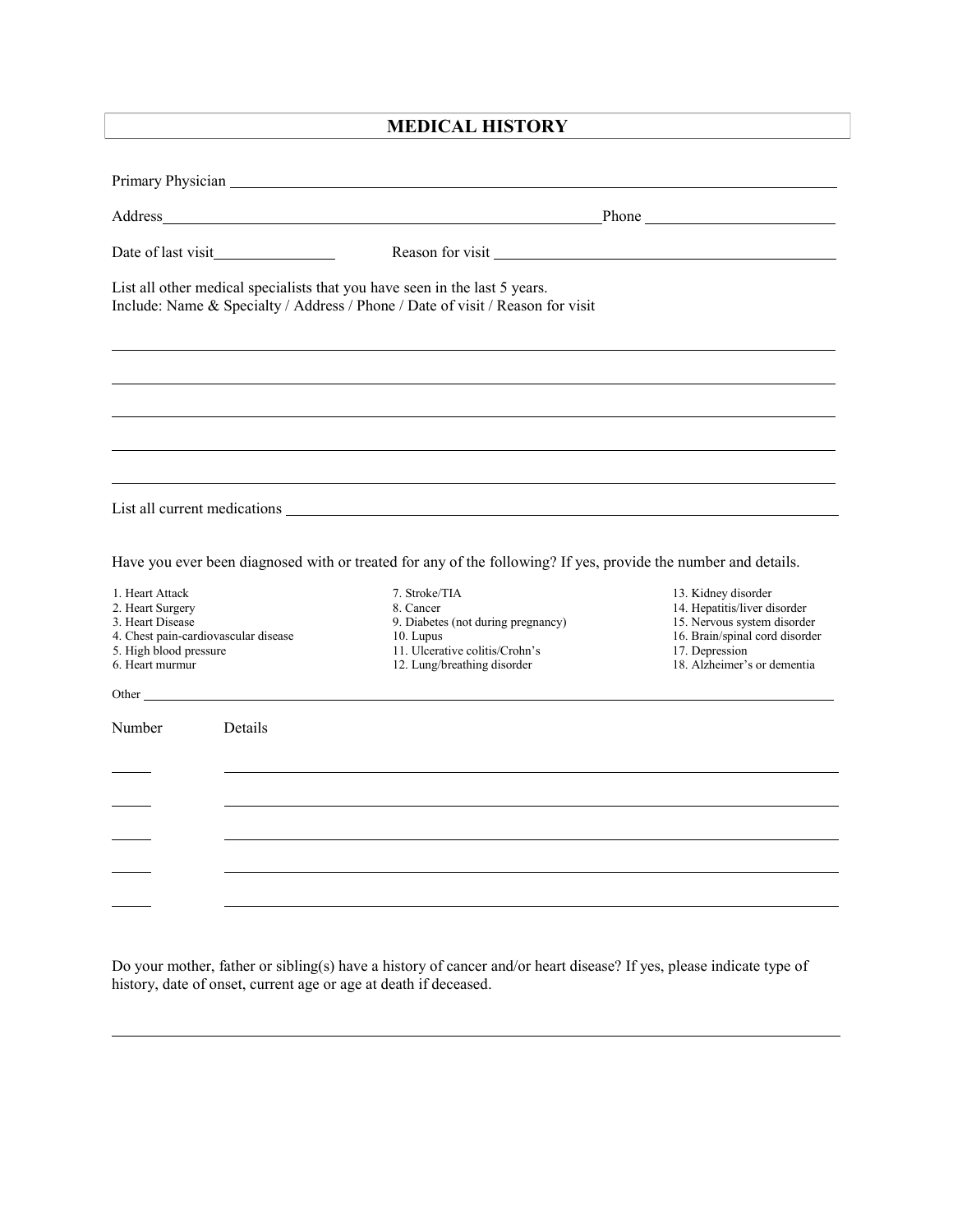## **HIPAA COMPLIANT AUTHORIZATION TO OBTAIN & DISCLOSE CONFIDENTIAL MEDICAL INFORMATION**

Proposed Insured **Exercise 2018 Proposed Insured** 

Date of Birth Social Security Number:(last 4 only)

**Records and Information obtained will be disclosed between the insurance company or companies listed below, and NFP and its subsidiaries, producers, contractors, employees, representatives and affiliates.**

## INSURERS

| AIG Partners Group                      | Lincoln National Life Insurance Companies | <b>Principal Financial Group</b>          |
|-----------------------------------------|-------------------------------------------|-------------------------------------------|
| Allianz                                 | Lloyd's of London                         | Principal Life Insurance Company          |
| American General Life Insurance Company | <b>LTCI Partners</b>                      | Principal National Life Insurance Company |
| <b>American National</b>                | <b>Mass Mutual</b>                        | Protective Life Insurance Companies       |
| Americo                                 | Minnesota Life / Securian                 | Pruco Life Insurance Company              |
| Ameritas                                | Mutual of Omaha                           | Prudential Life Insurance Companies       |
| <b>Banner Life</b>                      | National Life Group                       | <b>SBLI</b>                               |
| <b>Brighthouse Financial</b>            | Nationwide Insurance Company              | Security Mutual Life of New York          |
| <b>Companion Life</b>                   | New York Life Insurance Companies         | Symetra                                   |
| <b>ECA Marketing</b>                    | NFP Insurance Services                    | Transamerica Life Insurance Companies     |
| Equitable                               | North American Company                    | United of Omaha                           |
| Fifth Avenue Financial                  | Pacific Life                              | US Life                                   |
| Global Atlantic Financial Group         | Pacific Life Lynchburg                    | <b>William Penn</b>                       |
| John Hancock Life Insurance Companies   | Penn Mutual                               | Windsor Insurance Associates, Inc.        |
| Life Insurance Company of the Southwest | Phoenix Home Life                         | Zurich American Life Insurance Company    |

The purpose of this disclosure is to evaluate my application for insurance. I hereby authorize for you to release any and all records and information within your possession, custody or control regarding me pursuant to this Authorization. Any and all records and information regarding diagnosis, testing, treatment and prognosis of my physical or mental condition are to be released. Such records and information to be released may include, but not be limited to, facts about my: (1) mental and physical health; (2) alcohol/drug abuse treatment, (3) pharmacy prescriptions, (4) HIV testing and treatment, (5) STD testing and treatment, (6) Genetic testing, (7) Sickle Cell testing and treatment, (8) lab results; (9) other insurance coverage (10) hazardous activities; (11) character; (12) general reputation; (13) mode of living; (14) finances; (15) occupation; and (16) other personal traits.

I understand that any Insurer named above, its reinsurers, and insurance support organizations, and those persons authorized to represent them may need to collect information for proposed insurance coverage.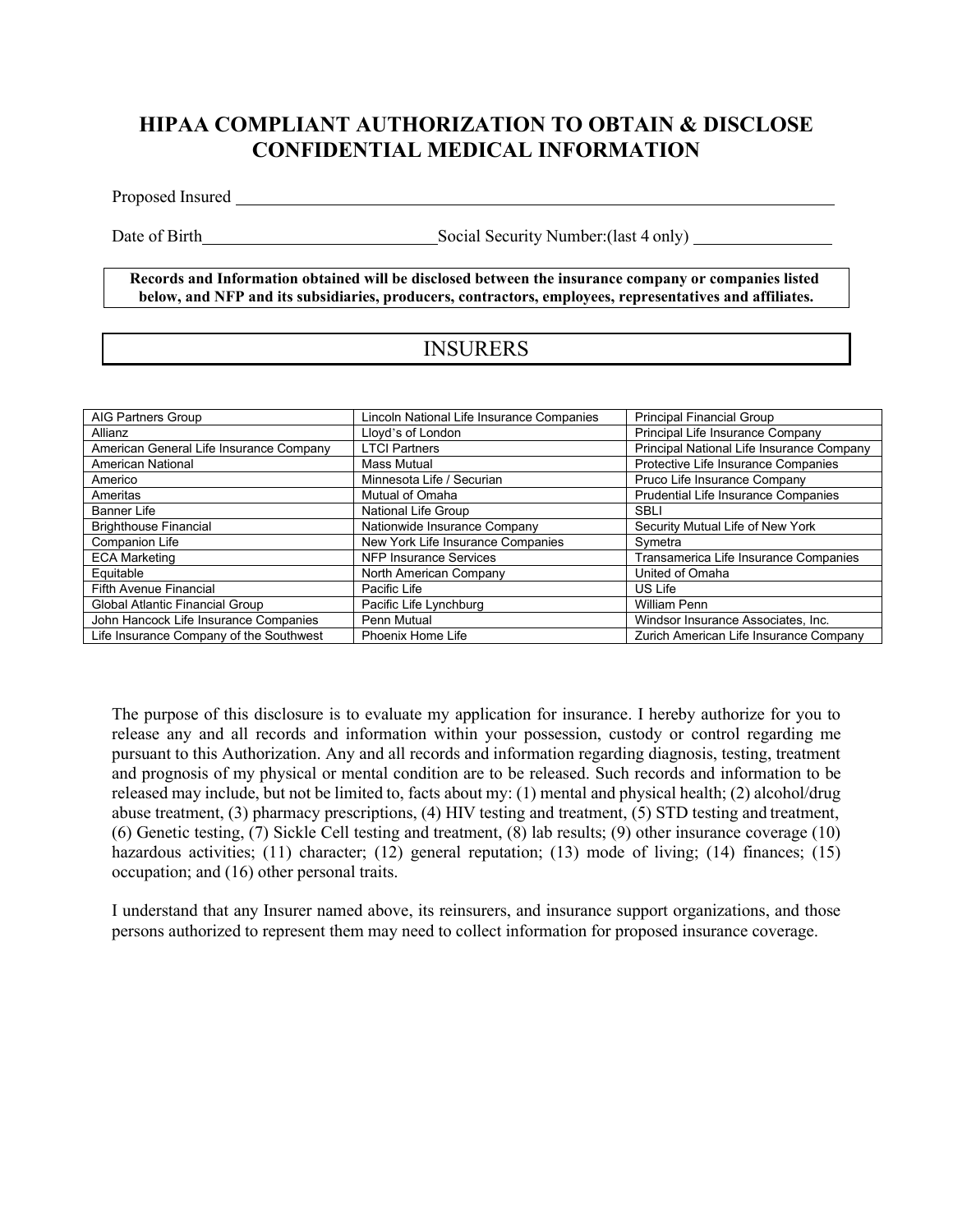**I, the undersigned, hereby authorize any and all medical practitioners, physicians, pharmacists, Pharmacy Benefits Manager, hospitals, clinics, nurses, records, custodians, or anyone else located at:**

| Medical Facility Name |       |
|-----------------------|-------|
| Address               | Phone |

#### **To release any and all records and information regarding the Proposed Insured listed above to and exchanged between the parties listed above and:**

Requestor of Medical Information: Windsor Insurance c/o EIS Processing Center

Address: P.O. Box 778, Torrance, CA 90508 / Phone: 888-846-8804 / Fax: 310-320-5031 / Email: records@ircopy.com

Broker/Agent/Agency/Firm Name

Broker/Agent/Agency/Firm Address

The Insurers named above and their reinsurers will use the information in order to determine whether I am insurable. The insurance producer may also use this information to help update and improve my insurance program.

Those parties named above may disclose the information that they have collected. They may disclose this information to: (1) other insurers to which I have applied or may apply; (2) reinsurers; (3) MIB; or (4) other persons who perform business, professional or insurance tasks for them. They may also disclose this information as allowed by law. I understand that the Agencies and Insurers listed above may use a secured internet-based system to store/access some or all of the confidential and personal medical information.

I understand that when information is used or disclosed pursuant to this authorization, it may be subject to redisclosure by the insurance company and may no longer be protected by the same rule that applied in the first instance. This authorization will remain in effect for 36 months from the date of my signature below. I understand I may revoke this Authorization at any time by requesting such of my broker in writing, unless action has already been taken in reliance upon it, or during a contestability period under applicable law. A photocopy of this Authorization is as valid as an original. I acknowledge that I have received a copy of this Authorization and the Notice to Proposed Insured(s). My authorized representative may receive a copy of this Authorization. If minor children are proposed for coverage, the above statements are made by their person authorized to act on their behalf.

I understand that I am not required to sign this authorization. I understand, however, that if I do not sign this authorization to release my records and information that the insurers and agencies listed herein may not be able to evaluate and place my application for insurance. I understand that any health care provider who receives this authorization will not condition treatment, payment, enrollment or eligibility for benefits on whether I provide this authorization.

Signed at this day of year

Signature of Proposed Insured / Guardian or Custodian / Authorized Representative

Signature of Witness

Complete if minor child is proposed for coverage: Name of MinorChild

Relationship of Representative to minor